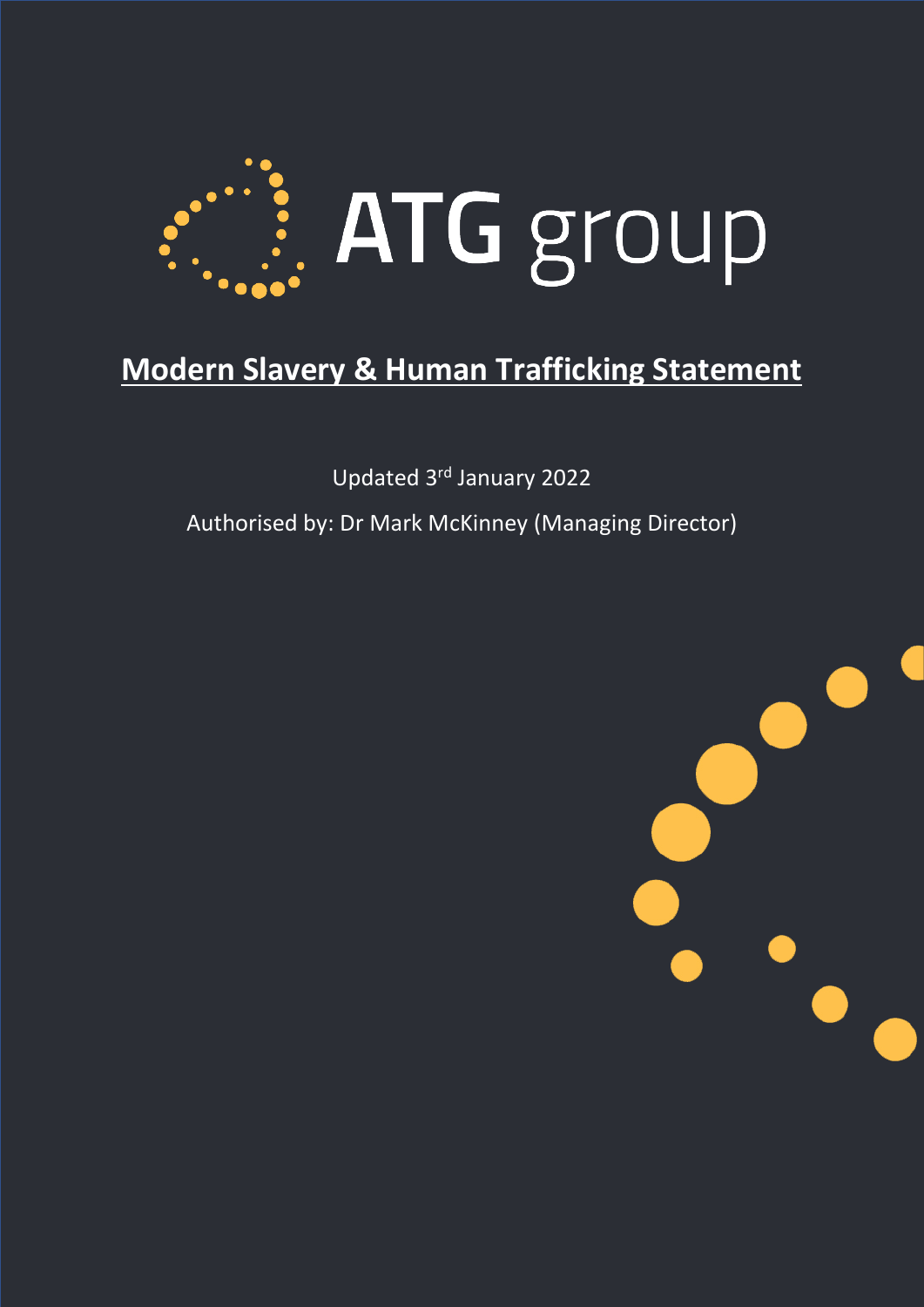

# Contents

<span id="page-1-0"></span>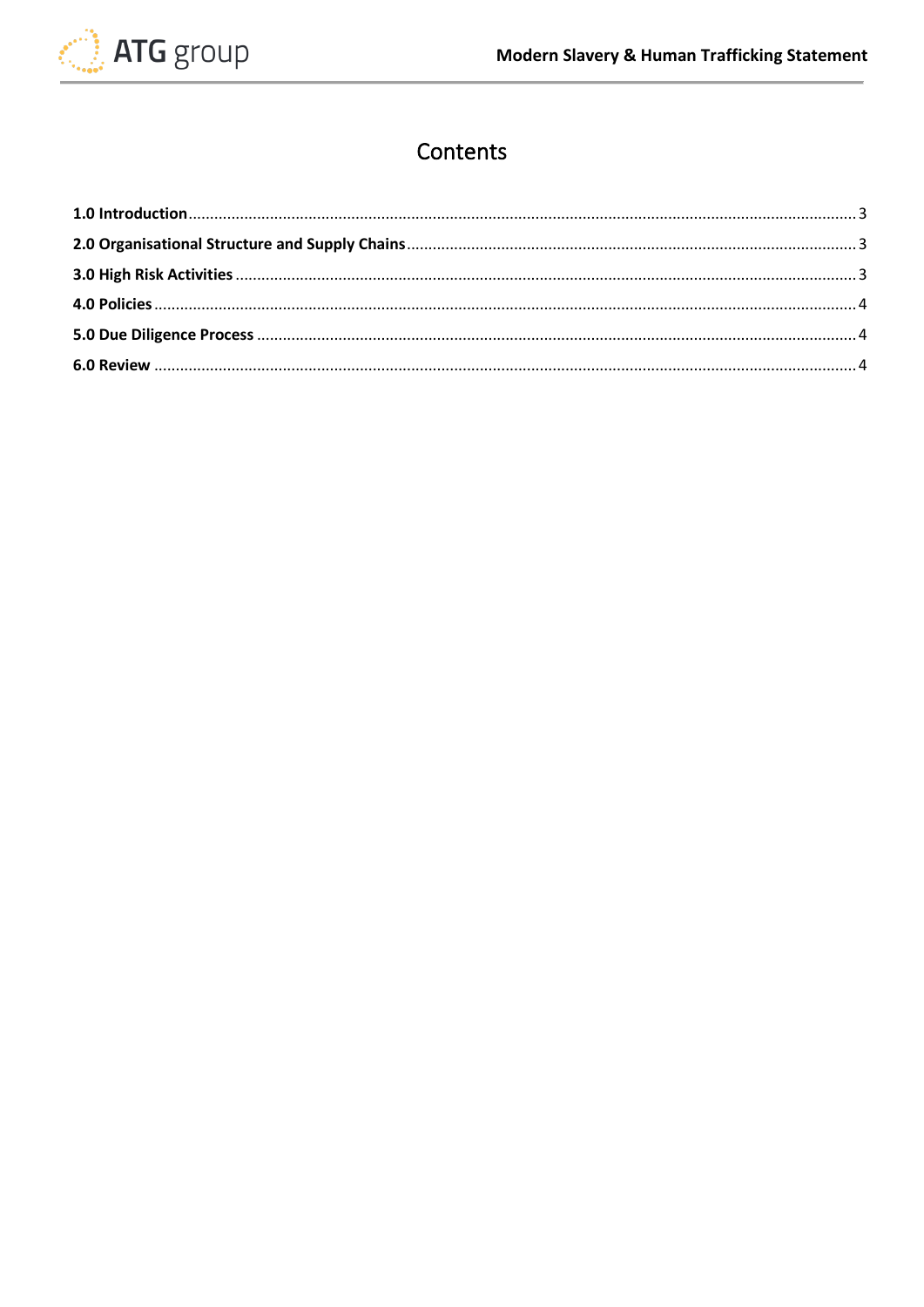

## 1.0 Introduction

This Modern Slavery and Human Trafficking Statement relates to actions and activities during the calendar year 1st January 2022 to 31<sup>st</sup> December 2022.

The statement sets down ATG Group's commitment to preventing slavery and human trafficking in our business activities and the steps we have put in place with the aim of ensuring that there is no slavery or human trafficking in our own business and supply chains. We all have a duty to be alert to risks, however small. Staff are expected to report their concerns and management to act upon them.

#### 2.0 Organisational Structure and Supply Chains

<span id="page-2-0"></span>This statement covers the business activities of ATG Group which are as follows:

- Environmental remediation
- Site waste management
- Invasive species removal/management
- Oil and chemical spill response
- Groundworks (Scotland only)
- Spill care product supply to Northern and Republic of Ireland

The Company currently operates in the following countries:

- Northern Ireland
- Republic of Ireland
- Scotland
- England
- Latvia

The following is the process by which the Company assesses whether activities or countries are high risk in relation to modern slavery or human trafficking:

- Each new supplier or subcontractor are pre-screened via a "Pre-qualification Questionnaire" to determine their level of management systems and accreditations
- Any potential countries are explored through research and where applicable, advice is sought from external management or business consultants
- Where applicable, any potential suppliers or contractors will be asked to provide their Modern Slavery and Human Trafficking Statements prior to engaging with them
- Accreditation systems such as Alitus and Constructionline will be used where possible to pre-screen that the companies ATG Group work with contain the applicable policies or statements

## 3.0 High Risk Activities

<span id="page-2-1"></span>None of the Company's activities are currently deemed to be of high risk in relation to Human Trafficking or Modern Slavery.